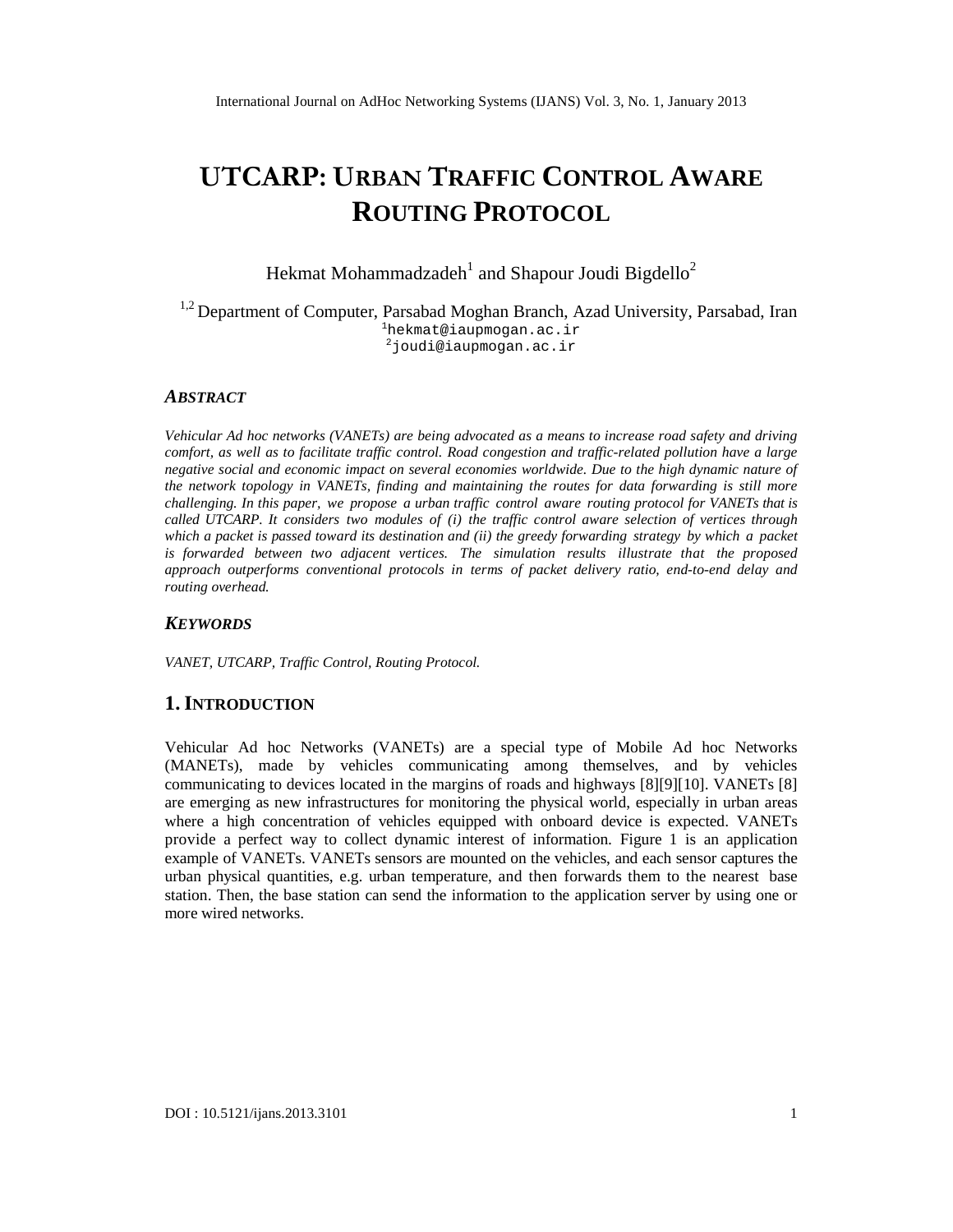

Figure 1. Example of VANET in city environment

In fact, vehicular sensors are not affected by strict energy constrains and storage capabilities because they can be equipped with powerful processing units and wireless transmitters in a vehicle. Consequently, energy dissipation and data storage space are not considered often as design issues of routing protocols in VANETs. The major routing issue considered in VANETs is the rapidly changing network topology. This is because wireless communication is unreliable in vehicle-to-vehicle (V2V) communication due to multipath fading, shadowing, and Doppler effects caused by the high mobility of vehicles. Such effects make routing protocols quite complicated. In this paper, we aim to design a routing protocol based on geographic forwarding for VANET, which is associated with the traffic control mechanism. The vertices selection and the greedy forwarding between neighbouring vertices are based on the current traffic situation. Several assumptions have been made in the paper as follows:

- Vehicles participating in a VANET can know their own position, speed, moving direction and acceleration/deceleration correctly by using the electronic control unit and navigation system.
- Vehicles are equipped with identical pre-loaded urban digital maps.
- Vehicular sensors have plentiful space for storage and power supply. The energy dissipation and storage usage are not taken into account in this paper.
- Vehicular sensors sense and recognize the physical quantities correctly.

The remainder of this paper is organized as follows: Section 2 overviews two related routing strategies based on geographic forwarding for urban wireless vehicular networks. The system model of network and mobility is outlined in section 3. In section 4, the proposed UTCARP is presented. Section 5 discusses the performance evaluation of UTCARP. The simulation environment and results are presented in detail. Finally, the paper is concluded in section 6.

# **2. RELATED WORK**

In this section, we look at the existing routing proposals in VANET and then discuss the inconvenience of using such protocols in the vehicular environment, especially in the city environments.

#### **2.1. Routing in VANET**

Recently, some routing protocols specific to VANETs have been proposed. In the following, we present the most important ones: GSR, GyTAR, A-STAR, and GPCR.

Geographic Source Routing (GSR) [2] uses reactive location service (RLS) to know the current position of the desired communication partner. When the querying node requires position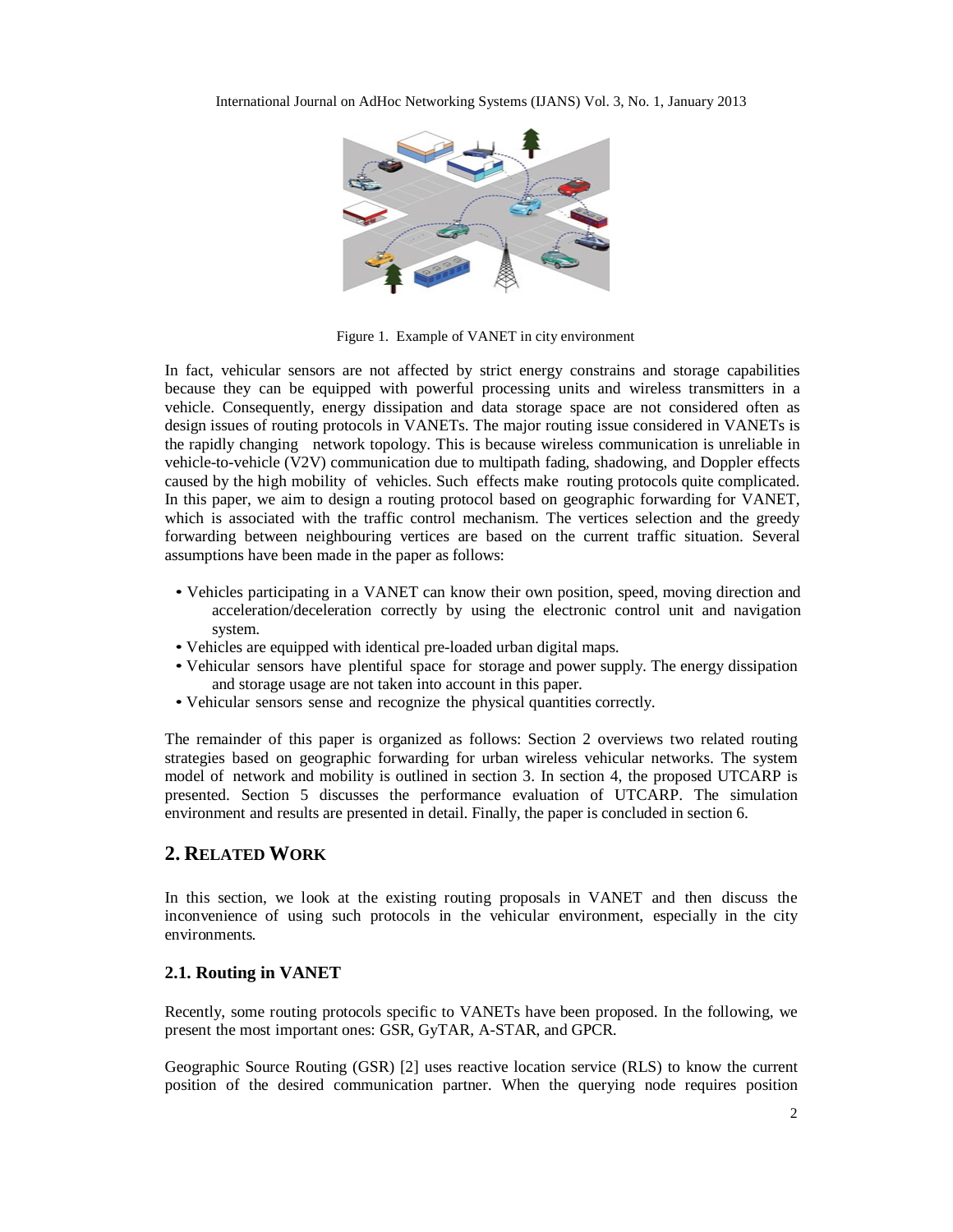information of neighbouring nodes, it floods the "position request" containing its ID to the network in a reactive way. When the corresponding node receives the request, it sends "position reply" to the querying node. With the position information of neighbour nodes, the sender node computes a sequence of junctions, through which a packet has to traverse to reach its destination using a city map. Note that the sequence of junctions can be either contained in the packet header or computed by each forwarding node. Forwarding a packet to successive junctions is done based on greedy forwarding and using the Dijkstra's shortest path algorithm [13], and the distance from source to destination can be calculated based on the city map. When a route break occurs, GSR uses the recovery strategy "fall back on greedy mode" to bypass the particular node.

Improved Greedy Traffic Aware Routing Protocol (GyTAR) [4] is an improved greedy traffic aware, intersection-based geographic routing protocol that uses real-time traffic density information and movement prediction to route packets. It consists of two modules of (i) selection of junctions through which a packet must pass to reach its destination and (ii) an improved greedy forwarding mechanism between two junctions [4]. When a vehicle receives a packet, it computes its next junction with the highest score by considering traffic density and curve-metric distance to the destination. The junction with the highest score is geographically closest to the destination vehicle and has the highest vehicular traffic. Between two adjacent junctions, the packets are forwarded through the vehicles on between the successive junctions by using improved greedy forwarding. Each vehicle maintains a table containing position, velocity and direction of each neighbouring vehicle, and the table is updated by periodically exchanging HELLO messages among vehicles. Using the information in the table, forwarding vehicles select their next hop neighbour that is closest to the destination junction.

A-STAR [3] (Anchor-based Street and Traffic Aware Routing)is a position-based routing scheme designed specifically for IVC in a city environments. It features the novel use of city bus route information to identify anchor paths of higher connectivity so that more packets can be delivered to their destinations successfully. A new recovery strategy for packets routed to a local optimum was also proposed, consisting of the computation of a new anchor path from the local maximum to which the packet is routed.

The Greedy Perimeter Coordinator Routing (GPCR) protocol [8] has been designed to deal with the challenges of city scenarios. It does not require any global or external information such as a static street map. The main idea of GPCR is to forward data packets using a restricted greedy forwarding procedure. That means when choosing the next hop, a coordinator node (a node on a junction) is preferred to a non-coordinator node, even if it is not the closest node to destination.

#### **2.2. Discussion**

In the previous sections, we discussed VANET characteristics including high-speed node movement, frequent topology change, and short connection lifetime especially with multi-hop paths. These three characteristics degrade significantly the performance of conventional topology based routing protocols designed for MANETs. This is due to packet control overhead (route discovery, route maintenance, etc.) caused by frequent update of routing information of the whole network, route failures and transient nature of links. The frequently changed topology suggests that a local routing scheme without the need to keep track of global routing information scales better in VANET and consume a low wireless bandwidth. In addition, the popularity of the Global Positioning System (GPS) also makes position-based routing, which maintains only local information about the node's position, a popular routing strategy. However, at the same time, the direct application of geographic routing protocols to VANET is not suitable. Indeed, we note that existing geographic routing improvements are often based on a simple greedy forwarding concept (closest vehicle to the destination) without taking into account urban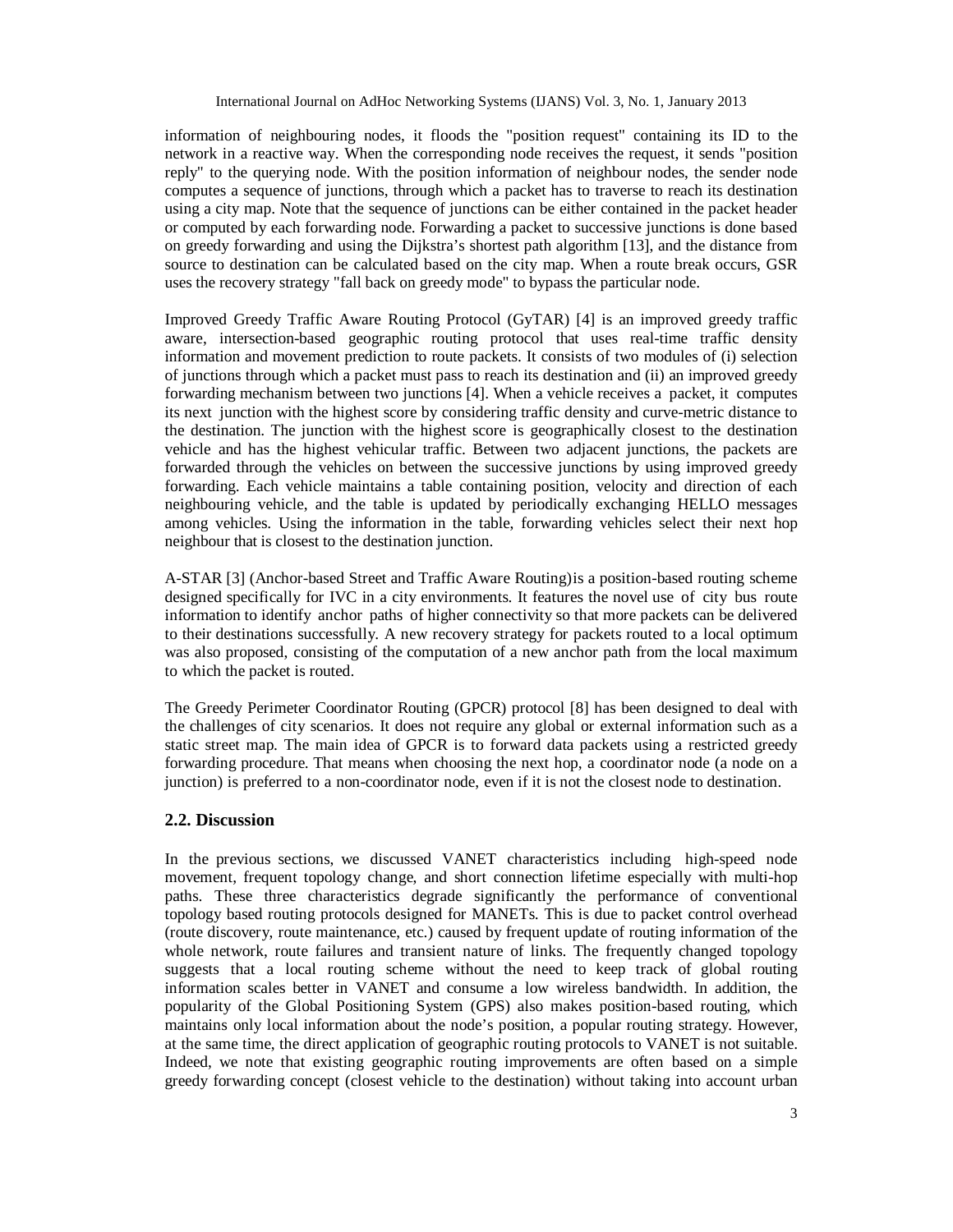environment characteristics. This leads to difficult signal reception due to radio obstacles such as high-rise buildings. The proposed vehicular routing protocols solved this problem by forwarding packets through the sequence of vertices. However, applying intersection-based routing to IVC may not be without any problems. An example is GSR [2], where the sender calculates the shortest path to the destination using the Djikstra algorithm and according to the street map. Then it computes a sequence of junctions through which the packet has to pass in order to reach the destination. Note that this approach does not take into account the vehicular traffic. That means the next street to be taken is determined without considering whether there is sufficient number of nodes on the street. A-STAR [3] also suffers from problem of connectivity on some sections of streets since it uses static vehicular traffic information based on city bus routes to find a path from source to destination. Moreover, in A-STAR and GSR, forwarding a packet between two successive junctions is done based on simple greedy forwarding mechanism without considering vehicle direction, velocity. Thus, the selected vehicle chosen to forward data packet might not be the best choice.

# **3. SYSTEM MODEL**

In this section, we look at the network model and mobility model in the vehicular environment, especially in the city environments.

#### **3.1. Network Model**

In this paper, it is assumed that all vehicles communicate with each other by using IEEE 802.11 standard. In city environments, high-rise buildings are the radio obstacles. In Figure 2, vehicle B is within the communication range of vehicle A. Vehicle A forwards a packet to vehicle B, but vehicle B cannot receive the packet from vehicle A because of radio obstacles. In such an area, while greedy forwarding is used to forward a packet to its neighbour, source node (node and vehicle are used interchangeably) chooses a neighbour which is closest to the destination node within its communication range but the transmitted packet may be lost due to radio obstacles.



Figure 2. Road obstacles problem in city environment

#### **3.2. Mobility Model**

In VANETs, the mobility pattern of vehicles influences the route discovery, maintenance, reconstruction, and accuracy [1]. We illustrate the three key factors of street layout, obstacles, and traffic control mechanism that affect the mobility of vehicles as follows:

*1. Street layouts:* Streets force vehicles to confine their movement to well-defined paths. This constrained movement pattern determines the spatial distribution of vehicles and their connectivity. Streets can have either single or multiple lanes and can allow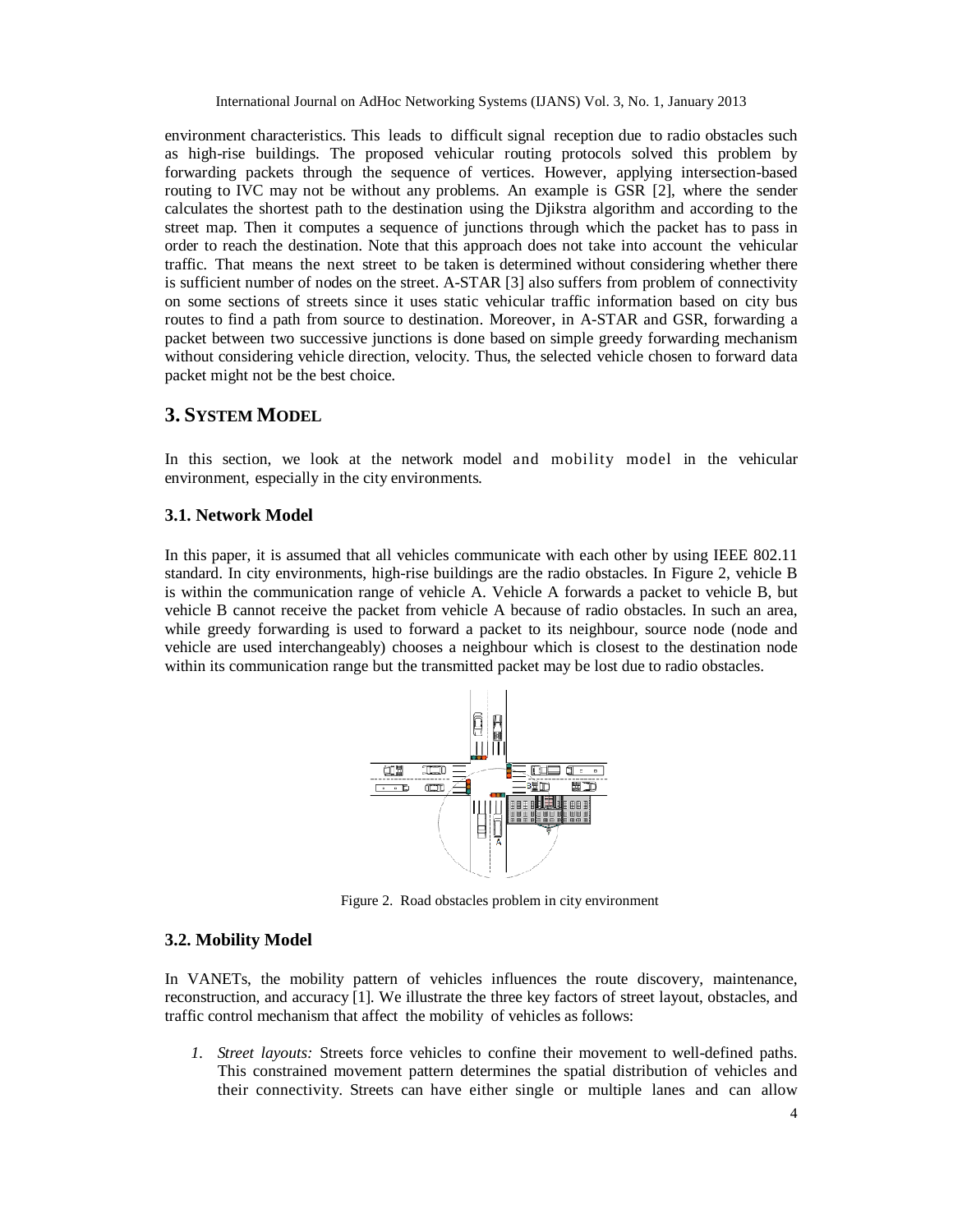either one-way or two-way traffic. The movement of every vehicle is influenced by the movement pattern of its surrounding vehicles. For example, a vehicle would try to maintain a minimum distance from the one in front of it. It may increase or decrease its speed, or may change to another lane.

- *2. Obstacles:* Obstacles, such as buildings, determine the number of intersections in the area, which in turn determines the frequency of vehicle stops. They also determine whether vehicles at the neighboring intersections can sense each other's radio transmissions. Larger obstacles make the network more sensitive to clustering and degrade performance.
- *3. Traffic control mechanisms:* In this paper, we assume every street intersection has a traffic light. If vehicles following each other move to an intersection with a red light, the vehicles form a queue at the intersection. Each vehicle waits for at least the required time once it gets to the head of the intersection after other vehicles ahead in the queue leave. The traffic light gives the vehicles a probability, denoted as Pinter, to stop at the intersection when the vehicles reach it with an empty queue. With the probability 1– Pinter, the vehicles can directly cross the intersection without stopping. In UTCARP, for every street intersection, we use a unique Pinter for vehicles stopping at intersections with an empty queue because traffic lights are altered periodically after the implementation of the system. At the same time, we set a stop sign in the middle of the each street segment. If a vehicle moves to a stop sign with an empty queued vehicles line, it stops at the stop sign with a probability Pst. With the probability 1– Pst, the vehicle can pass by the stop sign immediately. The value of Pst for different street segments, however, varies because it is determined by the roadside buildings, such as schools, hospitals and restaurants. Obviously, a vehicle moving on a street with more roadside objects has a higher value of Pst. We assume that the vehicles that move on the same street segment can share a unique Pst. However, the value of Pst are varies between street segments (An example of the distribution of Pst will be given in Section 5). Furthermore, if a vehicle decides to wait in an empty queue, the amount of waiting time is randomly chosen between zero and T seconds. Any vehicle that arrives later at a non-empty queue will have to wait for the remaining wait time of the previous vehicle plus one second. The additional one second simulates the start up delay between queued vehicles. Whenever the traffic light or stop sign turns green, the vehicles begin to cross the signal at intervals of one second, until the queue is empty. The next vehicle that arrives at the head of an empty queue again makes a decision on whether to stop with a probability Pinter or Pst and so on.

In the system, Manhattan mobility [5] is used for vehicles that move in a grid road topology mainly proposed for movement in an urban area, where the streets are organized in a regular grid. In this mobility model, the mobile vehicles move in horizontal or vertical directions on an urban map.

# **4. PROPOSED PROTOCOL: UTCARP**

In this section, we describe proposed protocol. Most conventional V2V routing protocols do not consider the factors affecting the vehicles' mobility. However, the mobility models determine the location of nodes in the topology at any given time interval and they strongly affect network connectivity and throughput. In this paper, we aim to design a new V2V routing protocol for VANETs associated with urban traffic control mechanism, which inevitably influence vehicles mobility. The proposed UTCARP is divided into two phases: (i) vertices selection and (ii) packet forwarding between two adjacent vertices. They are detailed as follows.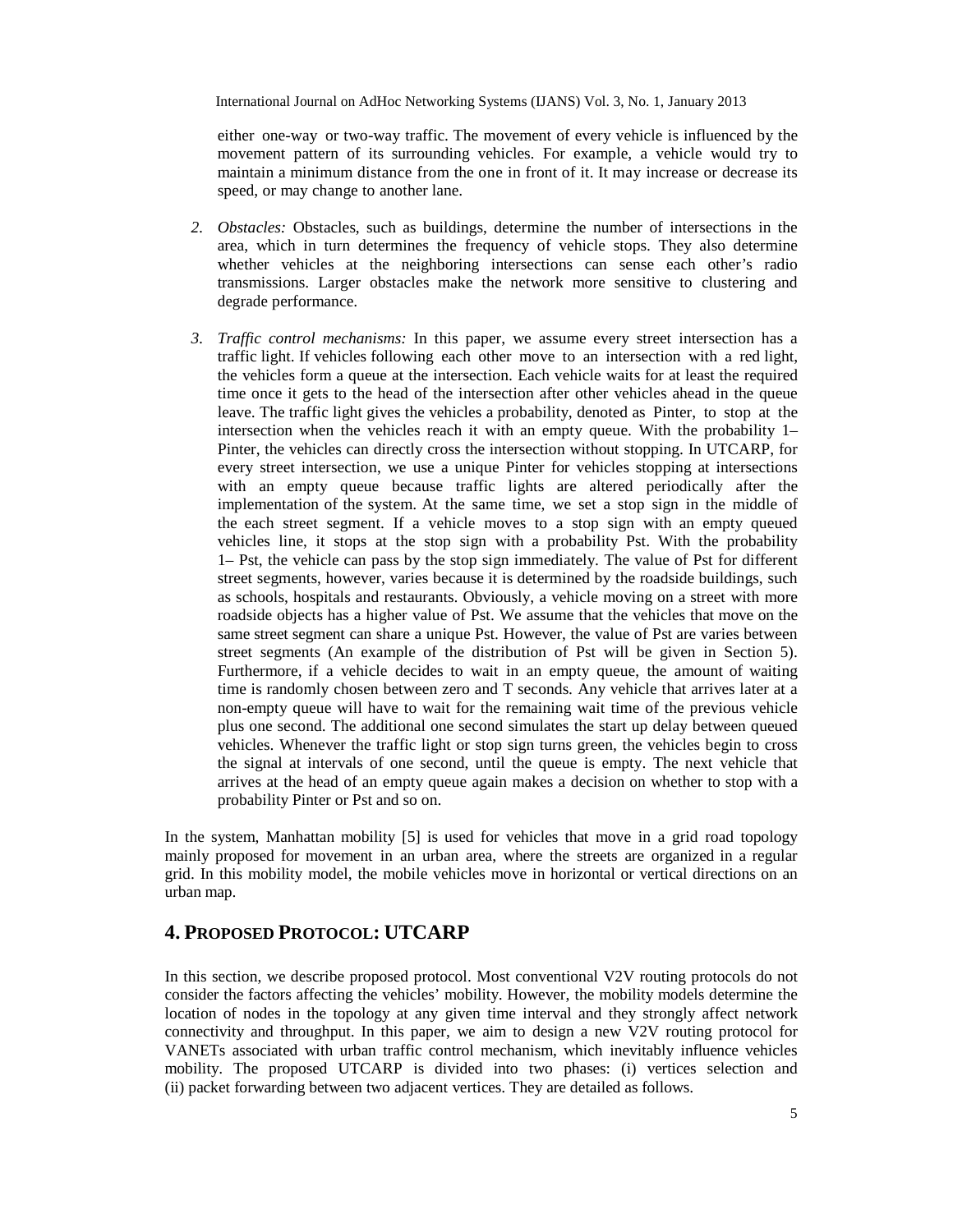#### **4.1. Vertices Selection**

As a strategy to deal with the high mobility of nodes on one hand and with the specific topological structure of a city on the other hand, we have chosen a position-based routing protocol, which is supported by a digital map of the city. The presence of a digital map is a valid assumption when vehicles are equipped with on-board navigation systems. Thus, each vehicle is aware of its geographic position, and knows the position of neighbors by sensing beacon messages that are periodically exchanged by vehicles and roadside infrastructure. We also assume that every vehicle is aware of the current traffic status. This information can be provided through a simple distributed mechanism for on-road traffic estimation realized either by all vehicles or by traffic sensors installed beside the streets.

In GSR [2], the packet-sending node can compute a path to the destination by using the navigation system. This path can be abstracted as a directed graph  $P(V,E)$  where V is the set of vertices and E is the set of edges. The sequence of vertices can be put into the packet header, and forwarding the packet between two successive vertices is done based on greedy forwarding. The path between source and destination in GSR is determined by the Dijkstra shortest path calculation based on the street map. In Figure 3, upon sensing any event on the road, the sender, vehicle A, communicates with the nearest base station (sink) in an ad hoc manner among local vehicles. An example of the shortest path determined by the Dijkstra algorithm is vehicle A-V1- V2-V4-V6-BS. UTCARP, similar to conventional position-based source routing protocols, adopts the anchor-based routing approach with street awareness. Therefore, data packets will be route between vehicles according to the street map topology. However, unlike the conventional V2V routing protocols, where the sender statically computes a sequence of vertices the packet has to traverse in order to reach the destination, intermediate vertices in UTCARP are chosen dynamically one by one, considering both distance to destination and the current traffic status. Each data-forwarding vehicle associated with the periodically updated traffic information determines involved intermediate vertices.



Figure 3. Example of routing path in GSR

Figure 4 exhibits the problem of conventional routing protocols without considering traffic control mechanism. According to Figure 3, the calculated shortest routing path is A-V1-V2-V4-V6-BS. However, as illustrated in Figure 4, if the sender stops and clusters with its neighbours at the street intersection or moves in a different direction from the computed shortest packet forwarding path, there may be no vehicles which can be the next router to forward the packet along edge  $E(V1,V2)$ . In this case, by considering the distance between the source and destination, a substitute routing path is E(V1,V3), where the packet can be forwarded to vehicle A, and then forwarded to vehicle B.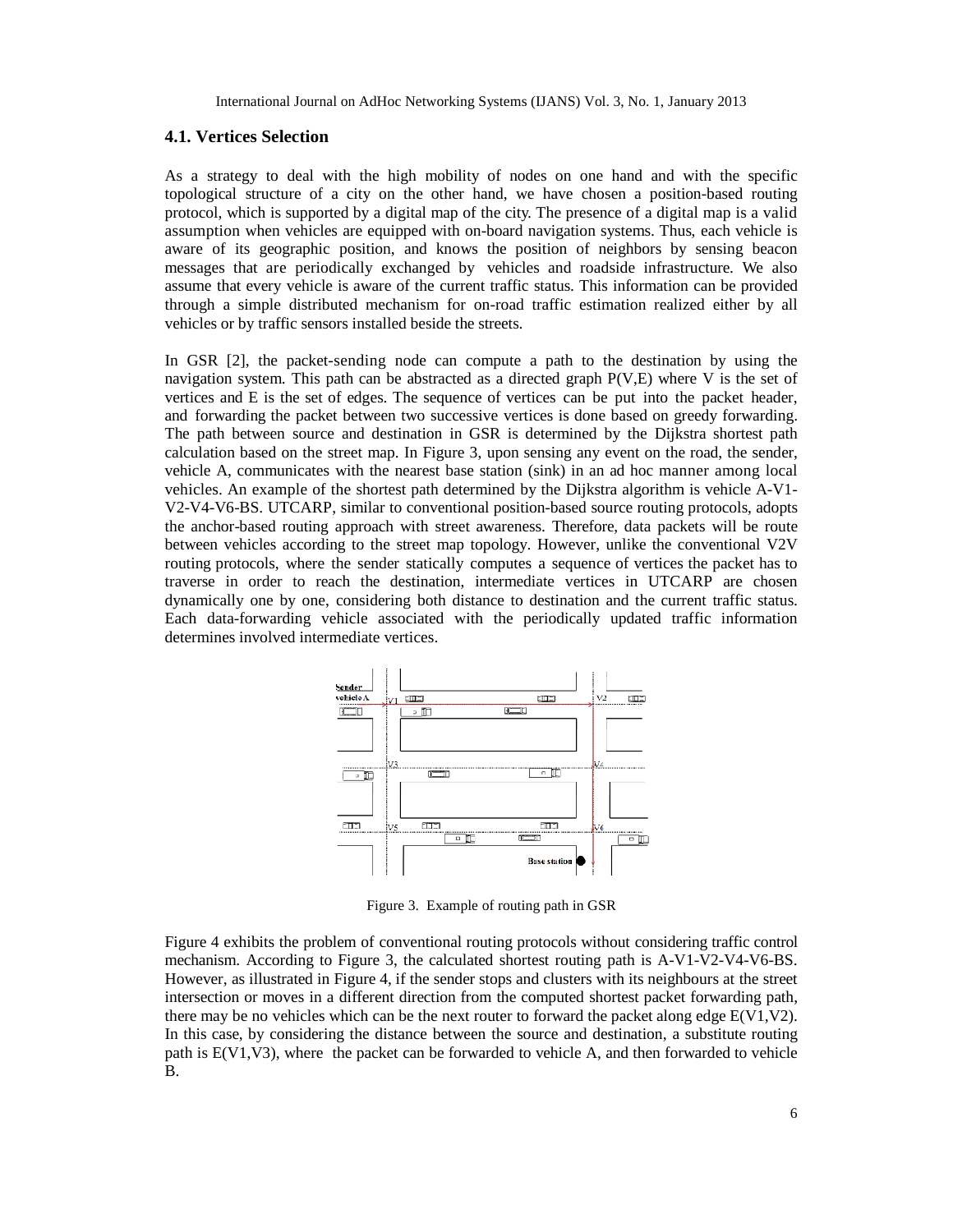

Figure 4. Example of traffic status

In Figure 3, let us suppose that the sender wishes to forward data to the nearest base station. It can identify a sequence of vertices between itself and the nearest base station with the help of a city map data provided by the navigation system. There are three identified routes to get to the destination; they are A-V1-V2-V4-V6-BS, A-V1-V3-V4-V6-BS and A-V1-V3-V5-V6-BS. We assume that the sender prefers the shortest path among these three routes. However, a routing hole problem occurs at V1 as illustrated in Figure 4. The sender A identifies this situation and then reselects the third path to forward the packet. Additionally, if the packet is relayed at V5, and there is only one path  $E(V5,V6)$  can minimize dis $(S,D)$ . In this case, we use the strategy of "carry and forward" [6] to send the packet close to the destination when there is no forwarding vehicle on the calculated shortest path.

The prediction of a sequence of vertices in UTCARP is done as follows:

| <b>Notations:</b>                                                    |  |  |  |
|----------------------------------------------------------------------|--|--|--|
| S: Sender.                                                           |  |  |  |
| D: Destination.                                                      |  |  |  |
| $dis(S, D)$ : Distance between S and D.                              |  |  |  |
| N: Next forwarding node of current sender.                           |  |  |  |
| Tab: Computed routing table with the shortest routing path.          |  |  |  |
| $i$ : Current vertex.                                                |  |  |  |
| $j$ : Next vertex of i along with the shortest routing path          |  |  |  |
| computed by the sender.                                              |  |  |  |
| $V_{(1,2,3nk)}$ : The set of other neighbor vertices of i except j.  |  |  |  |
| Note here, if we use the two-street intersections, $k = 2$ .         |  |  |  |
| Algorithm 1: Vertex selection                                        |  |  |  |
| 1: if a packet is relayed from the previous upstream node to $i$     |  |  |  |
| if there is no $N$ within the transmission range of $S$ in the<br>2: |  |  |  |
| direction of j                                                       |  |  |  |
| if there is $V_n$ can minimize $dis(S, D)$ then<br>3:                |  |  |  |
| update Tab and forward the packet to $V_n$ with the                  |  |  |  |
| minimum $dis(S, D)$ according to the greedy                          |  |  |  |
| forwarding mechanism.                                                |  |  |  |
| 4:<br>else                                                           |  |  |  |
| carry and forward the packet to j                                    |  |  |  |
| 5:<br>else                                                           |  |  |  |
| forward the packet to $j$ according to the greedy                    |  |  |  |
| forwarding mechanism                                                 |  |  |  |
| 6: else                                                              |  |  |  |
| forward the packet to $i$ according to the greedy                    |  |  |  |
| forwarding mechanism                                                 |  |  |  |
| 7: end if                                                            |  |  |  |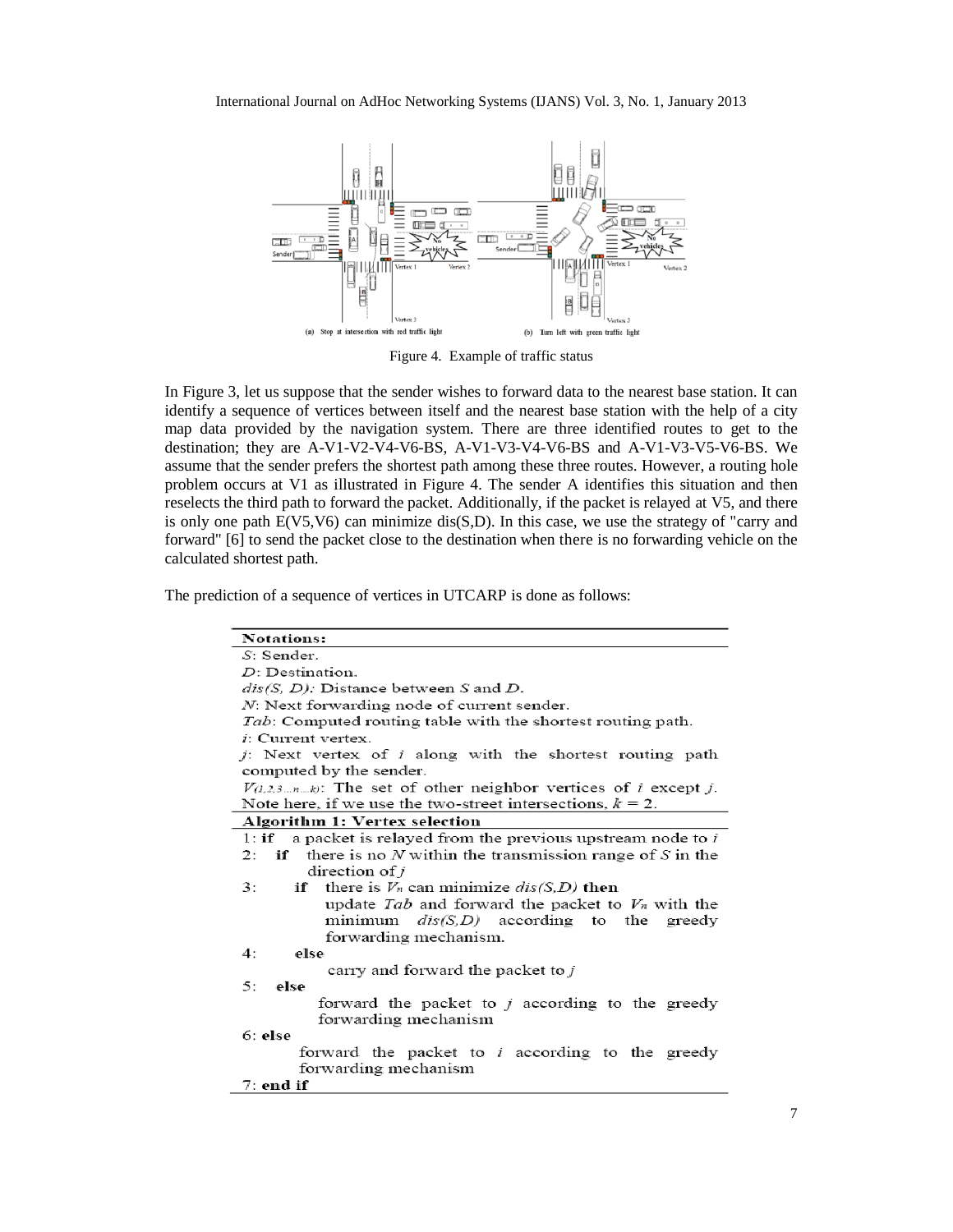#### **4.1. Packet Forwarding Between Tow Vertices**

Once the sequence of valid vertices between the source vehicle and base station is determined, the improved greedy strategy is used to forward packets between the two involved vertices. Each vehicle maintains a neighbour table in which the position, velocity, acceleration/deceleration and direction of each neighbour vehicle are recorded. This table is updated through hello messages exchanged periodically by all vehicles. Thus, when a packet is received, the forwarding vehicle computes the new predicted position of each neighbour using the recorded information and then selects the next hop neighbour. We explain the proposed greedy routing strategy based on Figure 5 In Figure 5(a), when vehicle A is moving in the same direction as the sender with a higher speed than vehicle B, vehicle A will receive the forwarded packet since at time2 illustrated in Figure 5(b), it is the closest vehicle to the next vertex. Without using this prediction, the forwarding vehicle would choose vehicle C as leading the routing loops. In this paper, as we implement the stop signs beside the streets as illustrated in Figure 5(c) and (d), the greedy routing prediction will become more complicated. In Figure 5(c), if vehicle A has a higher moving speed it is supposed to receive the packet from the sender. However, if vehicle A has to stop at a stop sign with probability of Pst as illustrated in Figure 5(d), vehicle B then, is better than vehicle A to be the forwarding router, and will receive the packet from the sender. In this case, we cannot determine the forwarding vehicle by the vehicle's direction and speed. We also need to consider the vehicle's position and acceleration/deceleration. It is obvious vehicle A has the highest deceleration, which is not an ideal next forwarding vehicle even if it moves faster than vehicle B. This is because vehicle A will stop somewhere in a short time, due to the environmental constraints. In contrast, vehicle B has already passed the stop sign, and can move at a stable speed, without deceleration. Consequently, vehicle B is the ideal forwarding neighbour for the sender vehicle. In this situation, there is a high risk that a packet will be stuck in a local optimum, where the forwarding vehicle might be the closest to the next vertex. Hence, a recovery strategy is required. The repair strategy of UTCARP is based on a "carry and forward" scheme [6], where the forwarding vehicle of the packet in recovery mode will carry another vehicle, closer to the destination.



Figure 5. Example of greedy forwarding

# **5. PERFORMANCE EVALUATION**

In this section, we evaluate the performance of our proposed routing protocol by using the NS2.34 simulator [7]. We compare the performance of UTCARP with existing routing protocols GSR [2] and GyTAR [4]. They are representative geographic routing protocols, for V2V wireless networks.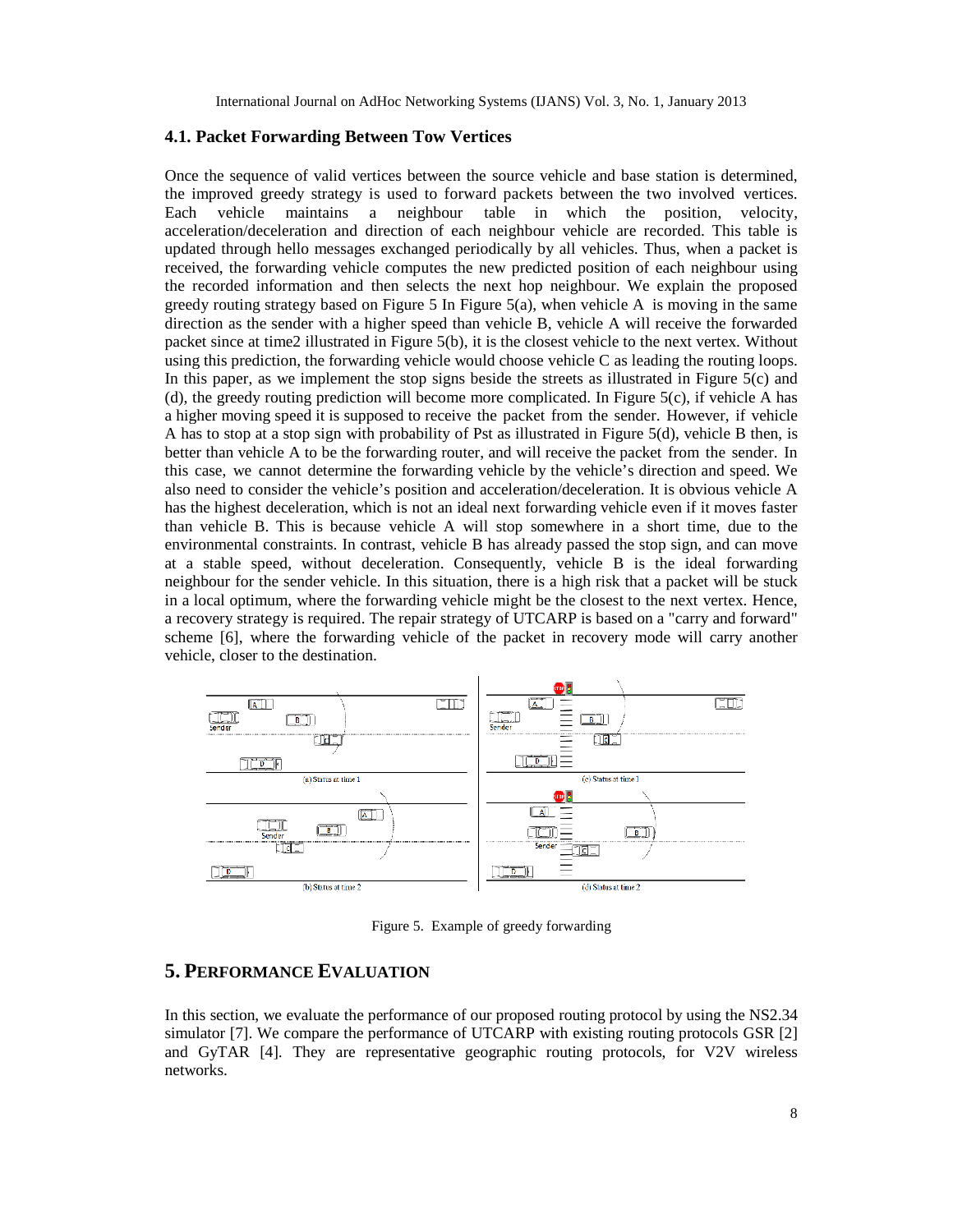#### **5.1. Simulation Environment**

The experiment is based on a 2000m×2000m rectangular street area, which presents a grid layout. For the simulation, a 2000m×2000m area is chosen, consisting of 25 junctions or intersections and 10 two-way roads. This street layout is derived and normalized into a realistic mobility trace from a Manhattan mobility model. The map data was then transformed into the data format used by the NS2, simulation tool. Vehicles with random start points and destinations were placed on the map. The model vehicles were assigned a maximal speed of 60km/h with accelerating/decelerating speeds of  $-10-10$  m/s2. Each vehicle had radio propagation ranges of 250m. For the performance evaluation, 15 random connections were established using CBR traffic varying  $1~16$  packet(s)/second with a packets size of 128 bytes. The value of the probability Pinter to stop the vehicles at street intersections when the vehicles reach an empty queue was set to 0.25. On the other hand, the probability Pst that a vehicle would stop at a sign with an empty queue was randomly set in a range from 0.1 to 0.5. An example of distributed Pst of each stop sign is shown in Figure 6.



Figure 6. Example of distribution of Pst

Take note that we varied the value of distributed Pst in different simulation runs. The maximum value T for waiting at intersections or stop signs is given as 10 seconds. The simulation results are averaged over ten runs. All the key parameters of our simulation are summarized in Table1. Each simulation takes 900 second of simulation time. The performance metrics used to evaluate the simulation results are as following:

- Packet delivery ratio: the ratio of originated data packets that are successfully delivered to their destinations to the original sent ones.
- Average end-to-end delay: the average time it takes for a packet to traverse the network from its source to destination.
- Routing overhead: the ratio of the total number of bytes of control packets to the total number of bytes of data packets delivered to the destinations during the entire simulation.

The routing protocols are compared under various data transmission rates and various vehicle densities. For the traffic generation in variable node densities, we set a constant packet sending rate i.e., 4 packets/second. On the other hand for traffic generation with variable packet sending rate we kept the number of nodes constant i.e., 200 nodes. Detailed analysis of the simulation results are given in the following.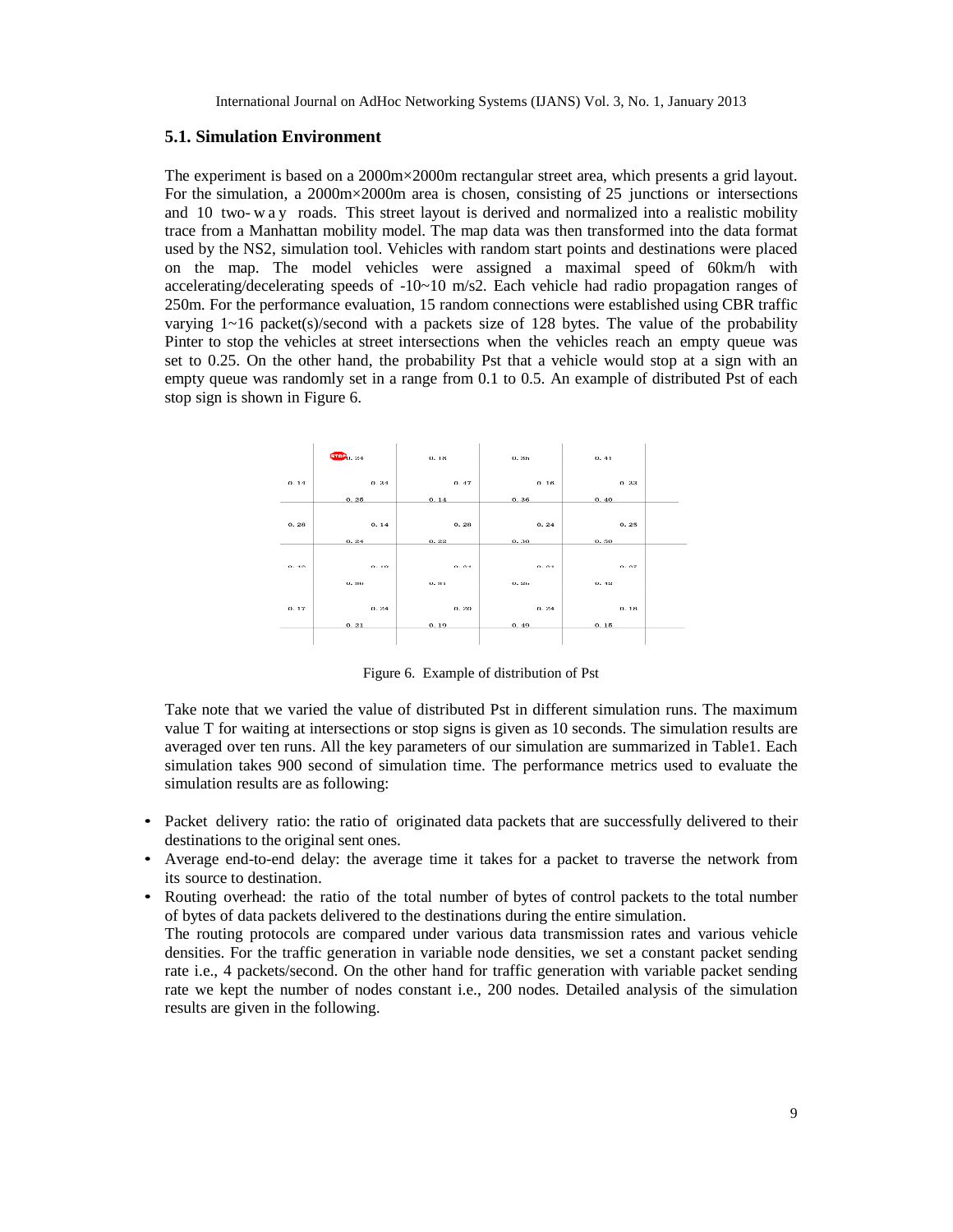| Simulation setup/Scenario      |                       | <b>MACRouting</b>     |                       |  |
|--------------------------------|-----------------------|-----------------------|-----------------------|--|
| Network area                   | 2000m × 2000m         | Channel capacity      | 12 Mapa               |  |
| Pinter<br>lPsi                 | lo 25<br>$01 - 0.5$   | -Packet sending rate  | [1-16] packets/second |  |
| Vehicle speed                  | 10-60 kuufusun        |                       |                       |  |
| A cceleratinn <br>Deceleration | $-10 \times 10^{-15}$ | Data packet size      | 128 bytes             |  |
| Stop time $(T)$                | 10 seconds.           | $M\Lambda$ C protocol | EEEE 802.11 DCF       |  |

Table 1. The parameters of used in simulation

#### **5.2. Simulation Result and Discussion**

*1. Packet delivery rate:* In this part, we compare the performance of UTCARP, GSR, and GyTAR in terms of packet delivery. For better performance, protocols should be tolerable to a small amount of packet loss. We will show how packet delivery is affected by the packet send rate and the nodes' density. In Figure  $7(a)$ , GSR has the worst performance, i.e. less than 50% delivery ratio for 16pkt/sec. In case of GyTAR, delivery rates increase up to almost 56% for 16pkt/sec. Our proposed UTCARP achieves the highest packet delivery ratio across all packet send rates observed. As many as 10% more packets are delivered by UTCARP than GyTAR. This is mainly because in UTCARP, the path is determined progressively following the current road traffic status. The data routing path is altered when routing holes occur due to traffic control mechanisms (while only the shortest path is used for route selection in GSR and the path with the most nodes is selected in GyTAR). A packet will move successively closer to the destination along streets, which have good traffic situations providing good network connectivity. In Figure 7(b), all three protocols improve in reliability as the number of nodes increased. This is expected since more nodes increases the probability of connectivity, which in turn reduces the number of packets dropped due to local maximums. However, when the network density increases too much (>200) there is a decrease in the delivery ratios of GSR and GyTAR. This is because there is a high probability of vehicles being queued in front of stop signs and street intersections. Radio interference and collisions between nodes increase when many nodes are clustered together (UTCARP can improve the delivery ratio decrease threshold value up to 250). In this situation, we need a traffic status awareness routing protocol, which selects the routing path based on the current traffic status. In general, UTCARP has a much higher delivery ratio than competitors because with local traffic awareness the packets can be routed successfully instead of being dropped.



Figure 7. Packet delivery rate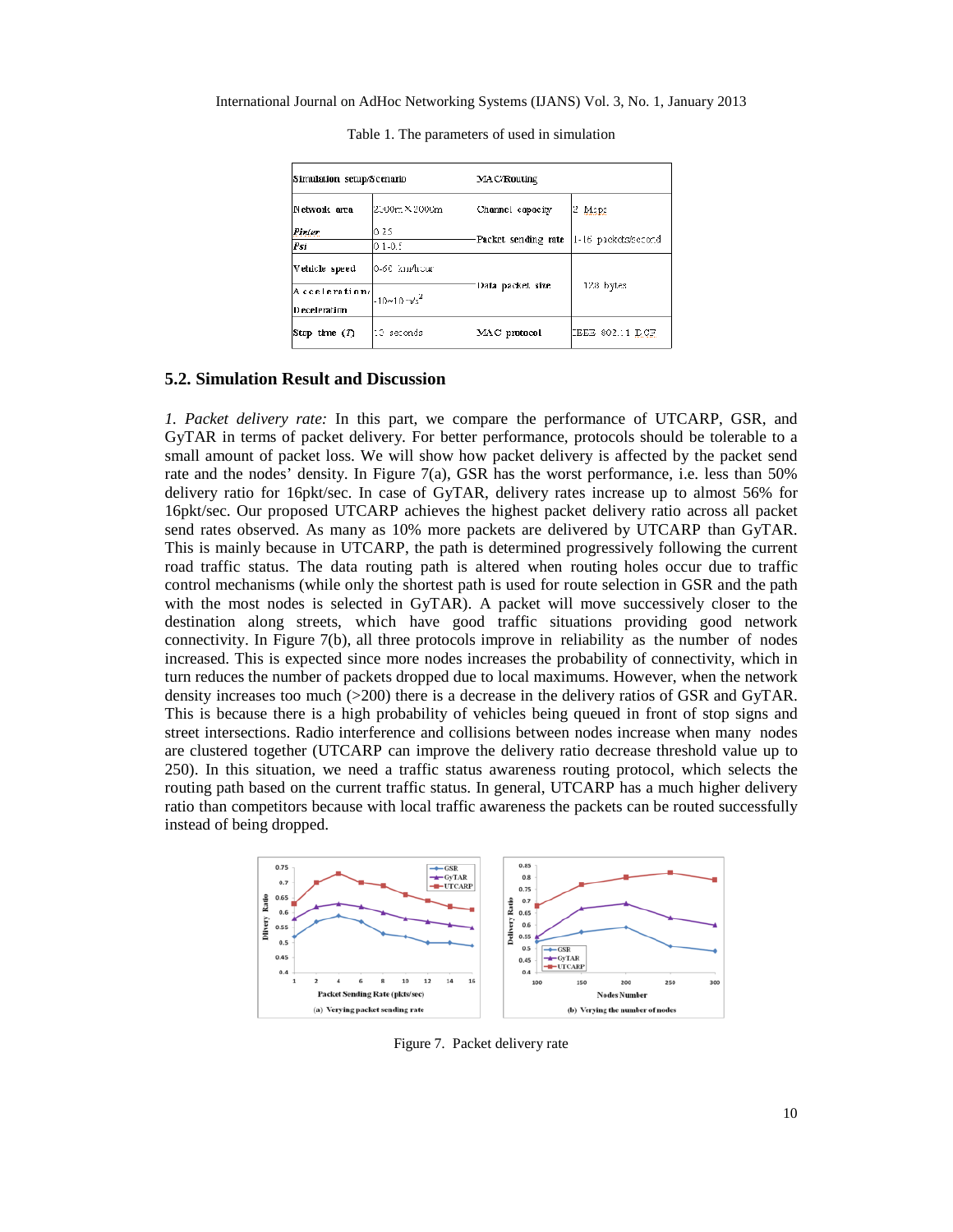*2. Average end-to-end delay:* In this section, we compare the performance of UTCARP with GSR and GyTAR in terms of end-to-end delay. As shown in Figure 8, UTCARP achieves a much lower end-to-end delay than GSR and GyTAR in all tested configurations. This is mainly because in UTCARP, the number of hops involved to deliver packets is reduced due to the improved greedy strategy used to forward packets between two connected vertices, and also because UTCARP does not need to keep track of an end-to-end route before sending data packets from source to destination. More importantly, UTCARP not only considers the moving direction and speed of neighbouring vehicles but also considers the position and acceleration/deceleration of them. This condition can help our protocol to choose a stable route for forwarding data to the destination. Delay in GSR is higher than GyTAR and UTCARP because packets whose deliveries were suspended are stored in the buffer for a longer time than in GyTAR and UTCARP's. GyTAR's delay is higher than UTCARP because GyTAR is not suited for more complicated traffic environments, and will select nodes with high moving speeds but low deceleration unlike UTCARP. Figure 8(a) shows the results of varying packet send rates. Up to packet sending rate 4, the three delay plots decrease slightly, but after that point, they start slightly increasing. Figure 8(b) illustrates the results of varying the node numbers. The plots display the opposite trend of delivery ratio. It first decreases as the number of nodes increases, and then (up to 200 for GSR and GyTAR, 250 for UTCARP) there is an increase thereafter.



Figure 8. End-to-end delay

*3. Routing overhead:* In Figure 9(a), it is observed that routing overhead decreases for all the protocols while increasing the packet sending rates up to 4 packets/sec. However, beyond four packets/sec routing overhead remains almost constant in all the routing protocols. This is expected since the number of control messages is constant for the same number of nodes (i.e. number of nodes is set to 200). As shown in Figure 9(b), an increase in vehicle density leads to an increase in routing overhead since the rate of control messages depends on the number of nodes. In general, UTCARP outperforms the two competitors in all cases of varying data transmission rates and with different vehicle densities. This is because in UTCARP, as in GyTAR, we have only three types of control messages, including Route request, Route reply, and Route error, which are used for route discovery and route maintenance. These control messages are updated accurately with the current traffic status. Therefore, in UTCARP, there is a low message re-transmitting rate that yields a low overhead plot. Although GSR uses only hello messages as control messages, it shows a higher routing overhead than UTCARP and GyTAR. This is because UTCARP and GyTAR do not need as many hello messages sent as GSR. This is due to the mechanism for a neighbour's position inference used in UTCARP and GyTAR. Hence, the frequency of hello messages needed by GSR is more than UTCARP and GyTAR.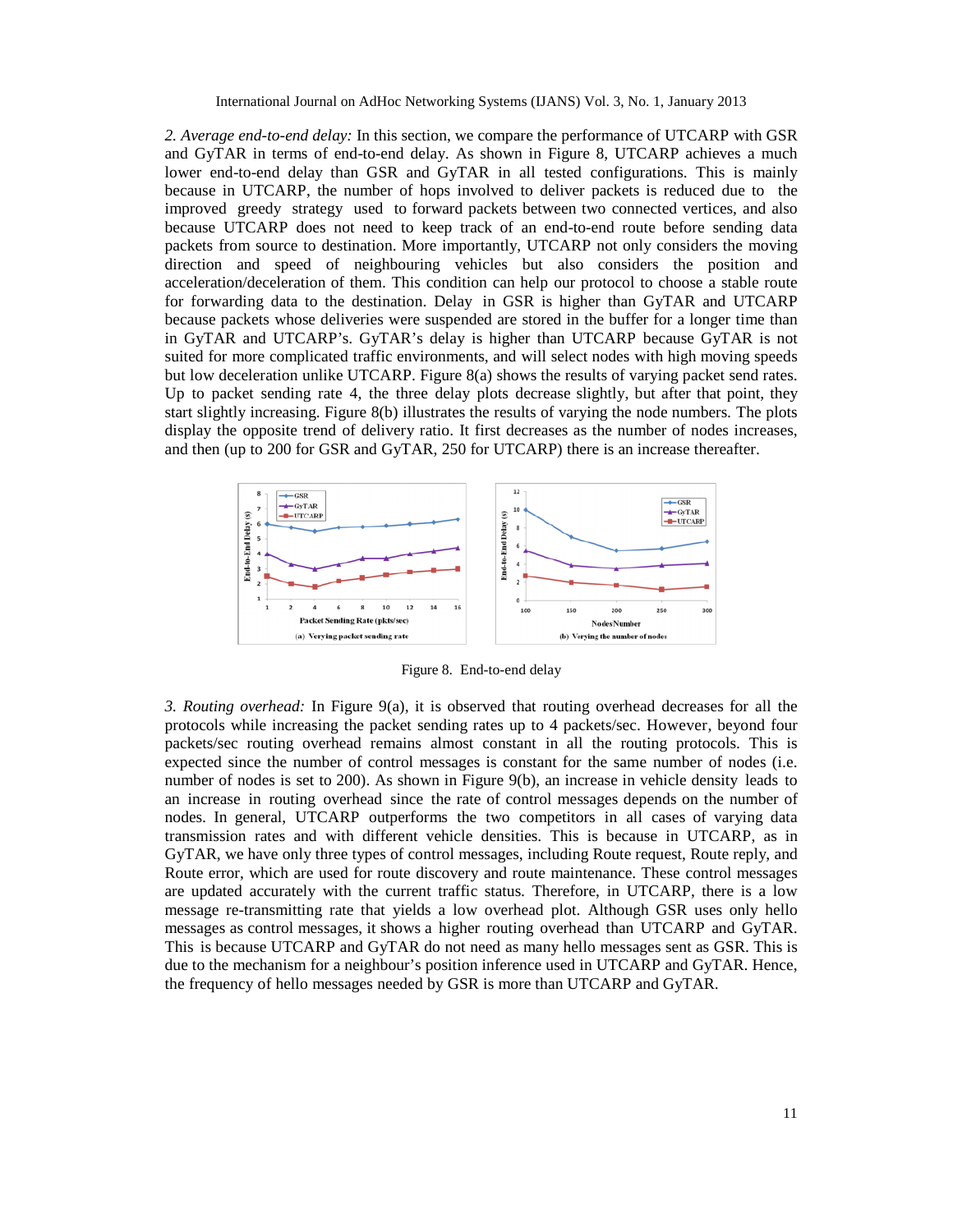Figure9. Routing overhead

# 6. CONCLUSIONS

In this paper, a routing protocol based on geographic forwarding has been proposed for vehicular ad hocnetworks in anurbanenvironment, which is associated with the traffic control mechanism that is called UTCARP. It considers the traffic control mechanism of traffic lights and stop signs. UTCARP performs the two key operations of the prediction of a sequence of vertices and the use of the predictive directional greedy routing to forward the data from a source vehicle to a destination through the sequence of vertices. The simulation results illustrate that the proposed approachoutperforms conventional protocols in terms of packet delivery ratio, end-to-end delay and routing overhead.

# **REFERENCES**

- [1] A. K. Saha and D. B. Johnson, "Modeling Midt for Vehicular Ad Hoc Networks", Appeared as a poster in the First ACM Workshop on Vehicular Ad Hoc Networks (VANET 2004), Philadelphia, Pennsylvania, October 2004.
- [2] C. Lochert, H. Hartenstein, J. Tian, D. Herrmann and M. Mauve, "A routing optrictie vehicular ad hoc networks in city environments," Proc. of IEEE Intelligent Vehicles Symposium (IV2003), pp. 156-161, June 2003.
- [3] B.-C. Seet, G. Liu, BS. Lee, C. H. Foh, K. J. Wong, K. Lee, "A-STAR: A Mobile Ad Hoc Routing Strategy folMetropolis Vehicular Communications". IFIP NETWORKING, pp. 99999, Athens, Greece, December 2004.
- [4] M. Jebri, S. Mohammed, R. Meraihi, and Y. G. Doudane, "An Improved Vehicular Ad Hoc Routing Protocol for City Environments," Proc. of IEEEI. Conf. on Communications, pp.3972 3979, Jun. 2007.
- [5] B. Divecha, A. Abraham, C. Grosan and S. Sanyal, "Impact of Node Mobility on MANET Routing Protocol Models."Avaliable [at http://scholar.google.c](http://scholar.google.com)om, 2010.
- [6] J. Li, J. Jannotti, D. De Couto, D. Kerr, and R. Morris, "A scalable location service for geographic ad hoc routing", Proc. of ACM/IEEE MOBICOM•2000, pp. 4230, 2000.
- [7] F. A. I. W. on Vehicular Ad Hoc Networks (VANET), ƒFleetnet: communication platform for vehicular ad hoc networks,,, in KunftsforumMobiles Internet, October 2004.
- [8] C. Lochert, H. Hartenstein, J. Tian, D. Herrmann, H. Füßler, M. Mauve, "A Routing Strategy for Vehicular Ad Hoc Networks in City Environments", IEEE Intelligent Vehicles Symposium, pp. 156 - 16, ColumbusOH, USA, June 2003.
- [9] C. Lochert, M. Mauve, H. Füßler, H. Hartenstein, "Geographic Routing in City Scenarios", ACM/IEE MOBICOM'2004, Philadelphia, PA, USA, September 2004.
- [10] Z. Chen, H. Kung, and D. Vlah, "Ad Hoc Relay Wireless Networks over Mowebricles on Highways", Poster, ACM Mobihoc'2001, pp. 2450, Long Beach, CA, October 2001.